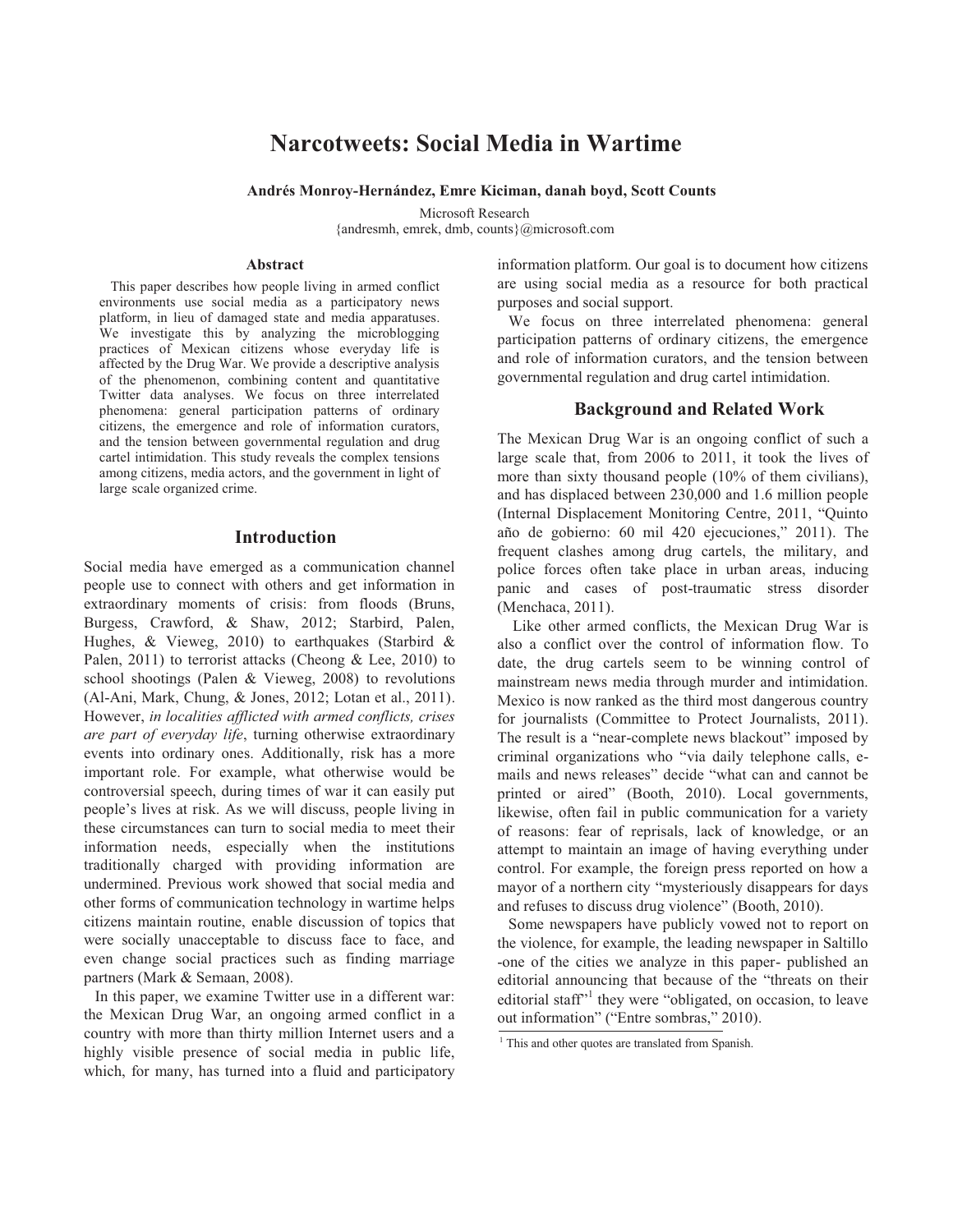This "information vacuum" is filled by social media**.** As the drug cartels succeed in intimidating traditional news media, the battle for the control of information is shifting to social media. This shift decentralizes the flow of information, leading to issues with anonymity and trust in information sources, and as we will show, it creates a role for what Castells (2009, pp. 362–363) calls "insurgent communities" that "emerge from network individuals reacting to perceived oppression, then transforming their shared protest into a community of practice", which in Mexico also leads to a new information hub in the social media ecosystem: the curator.

# **Social Media in Mexico**

Parallel to the increase in violence, Mexico has also seen an increase in the adoption and visibility of the Internet and social media in public life. From 2000 to 2010 the number of Mexicans with access to the Internet increased from 17.2% to 34.9% (Asociación Mexicana de Internet, 2011). In 2010, there were more than 34 million Mexicans with access to the Internet. Partly because of the demographics of the country, most Mexicans online are young: 37% of people online are 17 or younger, and 40% are between 18 and 34. Additionally, the majority of people with access to the Internet (61%) participate on social media sites, primarily Facebook (39%), YouTube (28%), and Twitter (20%). The majority of users (53%) access Twitter at least once a day, from home (39%), work (16%), or mobile phone (18%). Thus, besides filling the void of traditional news sources, these numbers underscore the practicality and effectiveness of social media as an information channel that can reach a significant percentage of the population in a timely manner.

# **Social Media as Civic Media**

Frustrated by the lack of news, citizens have turned to social media. Twitter in particular has come to be one of the principal sources of citizen-driven news in Mexico. People often report, confirm, spread, and comment on information about violent events using keywords known as hashtags that have emerged as shared news resources. Many Mexicans see social media as a source of "information and survival" (Cave, 2011). People also use social media to collectively grieve, and express frustration toward the government, the criminal organizations, and themselves for the circumstances in which they live.

Ethnographic research on the Gulf War showed that Iraqis have done the same with blogging: "[t]he majority of bloggers who lived in Iraq reported events as they unfolded, as eyewitnesses" (Al-Ani, Mark, & Semaan, 2010). Blogs also provided a counter narrative to government-controlled media of events in the recent Egyptian revolution (Al-Ani et al., 2012). Use of social

media in the Mexican Drug War incorporates aspects of such counter-narrative while also highlighting the practical uses borne out of the necessity of crisis scenarios. Finally, blogs have been shown to reflect important events in continuing struggles (Mark et al., 2012)

# **Participation Patterns**

Much has been said on the media about Mexican citizens using Twitter to report violent events in their communities. However, little is known about how the volume of tweets and of users involved. Are there just a few people posting most of the content? What proportion of the content are retweets as opposed to *de novo* tweets? Through an examination of tweets on the drug war in Mexico, we show that people use Twitter to spread information and present an overview of Twitter participation patterns that highlight, among other things, how people collectively describe and document important events, and how subcommunities emerge through use of the hashtag convention.

 We focused on four Mexican cities based on their prominence in the national and international news media, our familiarity with their social and cultural context, and their diversity in size and location. Leveraging our observations of the Mexican social and traditional media, we identified a set of hashtags commonly used on Twitter to tag events linked with the Mexican Drug War in those (see Table 1). We used the Twitter "firehose", available to use through our company's contract with Twitter, to collect the entirety of tweets containing those words posted in the 16-month period between August 2010 and November 2011. This resulted in a corpus of 596,591 tweets posted.

| City      | Hashtag        | <b>Daily Tweets</b> |            |
|-----------|----------------|---------------------|------------|
|           |                | Mean                | <b>Max</b> |
| Monterrey | #mtyfollow     | 471                 | 7,724      |
| Reynosa   | #reynosafollow | 337                 | 2,806      |
| Saltillo  | #saltillo      | 660                 | 7,105      |
| Veracruz  | #verfollow     | 650                 | 4,985      |

**Table 1: Daily Tweets per City** 

# **Results**

**Content.** We found that half (49.5%) of all posts associated with the four cities, were contributing new content (*de novo* tweets), while a third (30.7%) were spreading existing messages (retweets), and one-fifth  $(19.9\%)$  were mentions and replies<sup>2</sup> to others.

Additionally, as expected, a significant number of the tweets were reports of continuing violent events that included their whereabouts. For example, in the Monterrey data set, the words related to locations --such as the

<sup>&</sup>lt;sup>2</sup> References can be either mentions (for example, "they say that  $@$  mary is not posting accurate reports #city") or replies (for example, "@mary: I saw a shooting by First Avenue #city")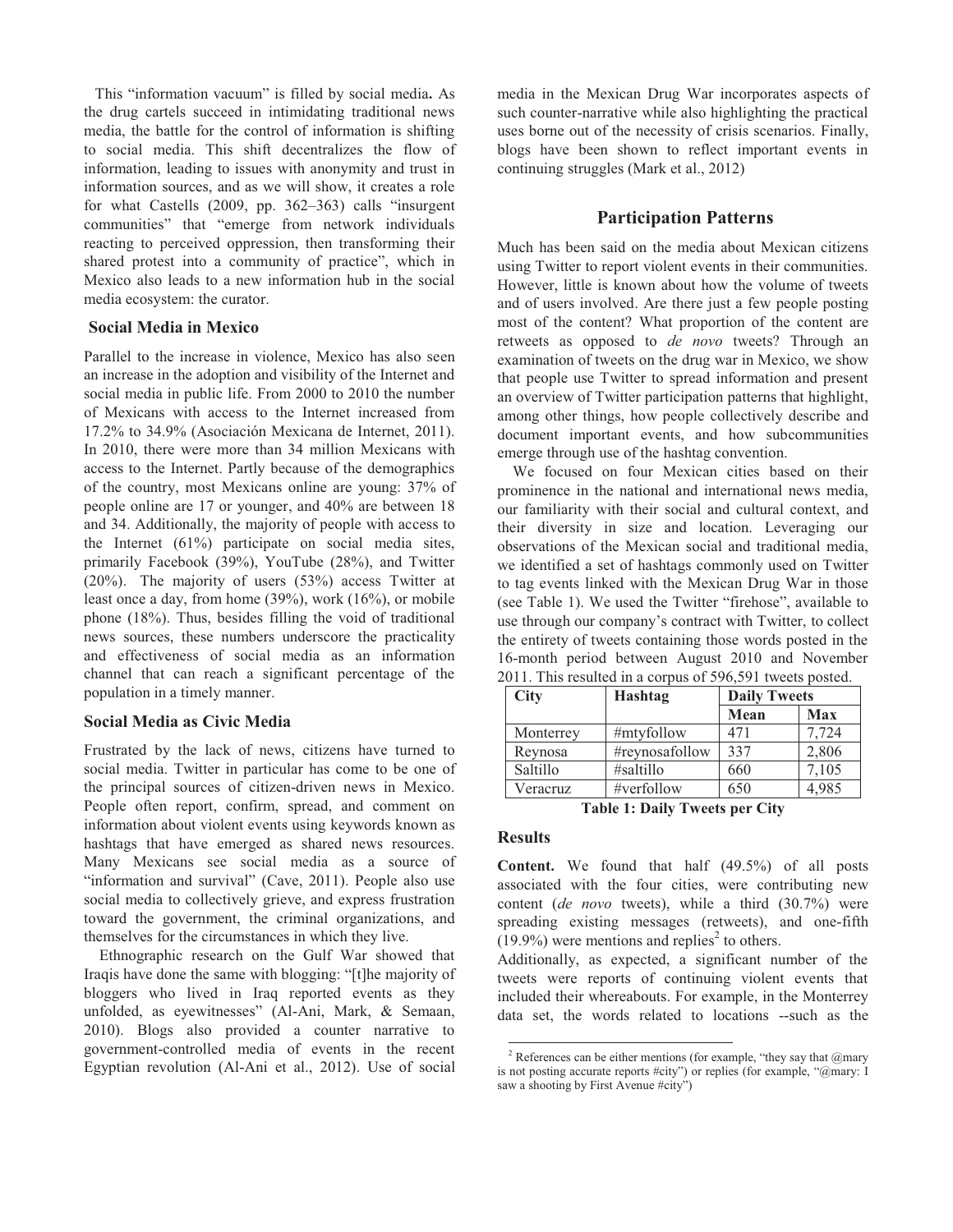Spanish words for "avenue" and "south" -- amounted to at least 1% of all words (see Table 2); which, although small, represent the highest proportion of all words that were not stop words (namely, common words such as prepositions and articles). Interestingly, the hashtag for a different city (Reynosa) is also one of the most common words in the Monterrey data, indicating a link between the two cities that would explain the similarities in Twitter practices and expected social connections.

| Meaning           | <b>Probability</b> | <b>Original Tokens</b>  |  |
|-------------------|--------------------|-------------------------|--|
| Locations within  | $1.0\%$            | zona, san, sur, altura, |  |
| the city          |                    | garza, col., av.        |  |
|                   |                    | #balacera, balacera,    |  |
| Shootings, Blasts | $0.7\%$            | balazos.                |  |
|                   |                    | detonaciones            |  |
| Report            | $0.3\%$            | reportan                |  |
| References to     | $0.3\%$            |                         |  |
| people            |                    | gente, alguien          |  |
| Hashtag for       | $0.2\%$            |                         |  |
| Reynosa           |                    | #reynosafollow          |  |

**Table 2: Most common words in Monterrey's tweets** 

**Individual contributions.** We found 56,414 different users across the four cities, who, on average, posted 9.4 tweets each. More specifically, those who posted new reports did so at a rate of 10.8 per person, those who spread tweets did so at a rate of 4.1 retweets per person, and those who referenced others did so at a rate of 5.5 per person. A few users contributed most of the content. For example, in the hashtag associated with Monterrey, half the people (52.8% or 14,898) tweeted only once, while a tiny fraction (0.03% or 9 people) tweeted more than a thousand times each. This uneven distribution highlights the importance of the *curators*, whose role we discuss the next section.

# **Discussion**

Putting this data in the demographic context of the cities we examined, it is important to note that, on average, 1.48% of people living in the cities analyzed posted something on Twitter about the drug war. Assuming these cities have similar Internet penetration as the rest of Mexico (34.9% of the population, as cited above), an average of 4.2% of the online population has posted something about the drug wars on Twitter. These estimates have many limitations because they assume: 1) people tweeting with those hashtags live in the city associated with the hashtag, 2) Internet penetration is homogeneous, and 3) people have only one account. Conversely, not every person uses the hashtags we analyzed. As for the patterns of participation, they show the importance not only of posting reports but also of spreading those messages. Furthermore, the chatter among people might indicate the creation of bonds among those participating in the hashtags. The community aspect is exemplified by one

of the most common tweets on the Reynosa hashtag being the greeting "good morning" to the members of a hashtag. In addition, abuse is chastised. For example, a tweet on #mtyfollow warns, "Sirs, I have created #mtyfollou so you can write your f\*\*\* stupidities there and stop misusing #mtyfollow."

# **The Emergence of Civic Media Curators**

The results of our first analysis showed that a few users posted much of the content. In this study, we describe who these central actors are. Our findings suggest that some of them represent citizen efforts intended to address the need for curation and aggregation of the rush of real-time tweets of acute events.

 For this analysis, we focused only on the city of Monterrey. First, we generated a list of the users who have contributed the most to the city's tweets by counting the number of times each user posted a message with the city's hashtag.

We put together a list of the most active users<sup>3</sup> by selecting those individually responsible for 1% or more of the Monterrey's tweets (with the hashtag #mtyfollow). This resulted in a list of ten users: one was responsible for posting 3% of all tweets, two were responsible for 2%, and the remaining seven were each responsible for 1% of the posts. Some of those who posted frequently had few followers, while others had many followers (median: 9,305). Likewise, some accounts were regularly mentioned by others while others received few mentions (median: 303). The four accounts with more followers and mentions than the median all represented a standard practice that can be understood as *information curation*: receiving, responding to, and retweeting dozens of tweets from other account. Examining the dynamics of these accounts sheds light on the kinds of practices that are emerging in this ecosystem.

### **Regulation and Intimidation**

Given governmental anxiety around citizen curators, we decided to examine what happens when information flow is regulated through government interventions or even intimidation from the drug cartels. We present the events of Veracruz as a case study to examine the government reaction. The case highlighted the challenges with trust and government regulation.

 On August 25, 2011 at 11:56 AM, a twitter user reported that five kids had been kidnapped at a school: "#verfollow I confirm that in the school 'Jorge Arroyo' in the Carranza neighborhood 5 kids were kidnapped by an armed group,

<sup>&</sup>lt;sup>3</sup>We avoid mention the usernames of the people studied. We make exceptions for highly public accounts.